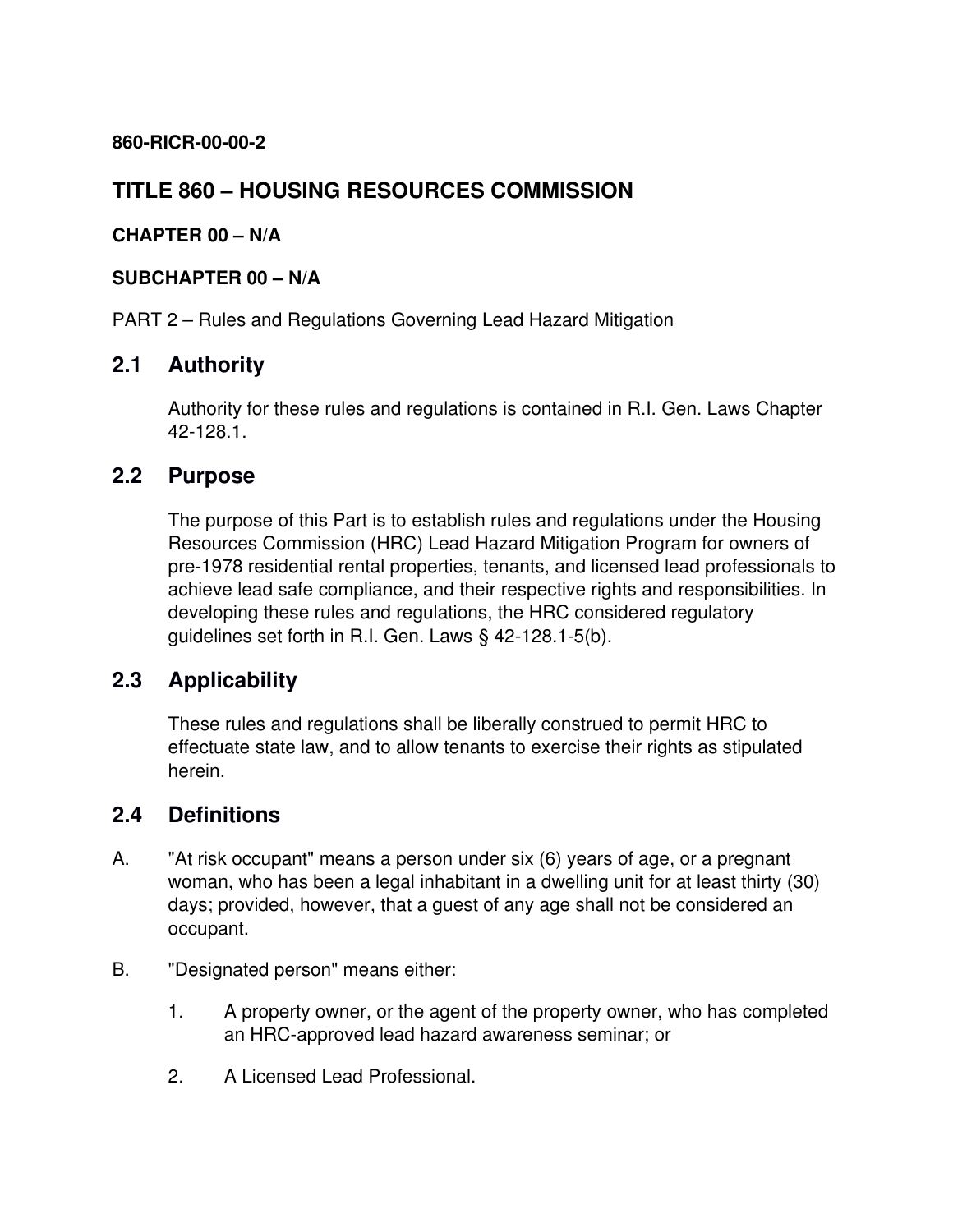- C. "Damaged or deteriorated paint" means any paint or coating on a damaged or deteriorated component, or any surface which has loose, delaminating, flaking, peeling, chipping, chalking, blistering, or paint that is otherwise becoming separated from the substrate, or paint which is abraded by friction or impact, shows evidence of teeth marks, or is damaged by water. For the purposes of this Part, painted surfaces are not considered damaged if the paint is adhered to the substrate and the surface contains only minor impact damage (e.g. a nail hole), minor stress fractures, or other minor damage which is not related to Deteriorated Paint or substrate.
- D. "HRC" means the Housing Resources Commission.
- E. "Lead hazard" means any of the following:
	- 1. Deteriorated paint assumed to be lead-based paint;
	- 2. Visible lead dust, paint chips or debris; or
	- 3. Damaged paint, interior dust, bare soil, or drinking water above the lead safe thresholds established by RIDOH in [216-RICR-50-15-3.7.](https://rules.sos.ri.gov/regulations/part/216-50-15-3)
- F. "Lead hazard control" means any window replacement or interim controls performed to correct lead hazards by a Lead Renovation Firm licensed by RIDOH in accordance with [216-RICR-50-15-3.11.](https://rules.sos.ri.gov/regulations/part/216-50-15-3)
- G. "Lead hazard mitigation" means spot removal or minor repair and maintenance activities performed to correct lead hazards and/or maintain lead safe compliance by an Owner or Designated Person who completed an HRC-approved lead hazard awareness seminar.
- H. "Lead hazard reduction" means lead abatement, interim controls, or a combination of both, performed to correct lead hazards by a Lead Contractor licensed by RIDOH in accordance with [216-RICR-50-15-3.12.](https://rules.sos.ri.gov/regulations/part/216-50-15-3)
- I. "Lead mitigation standard" means:
	- 1. All lead-based paint, including pre-1978 surfaces required to be assumed to contain lead-based paint, must be intact with no paint or coating on a damaged or deteriorated component; no surface which has loose, delaminating, flaking, peeling, chipping, chalking, or blistering paint; no paint that is otherwise becoming separated from the substrate; no paint which is abraded by friction or impact, shows evidence of teeth marks, or is damaged by water;
	- 2. All surfaces must be clean and free of lead dust, paint chips or debris; and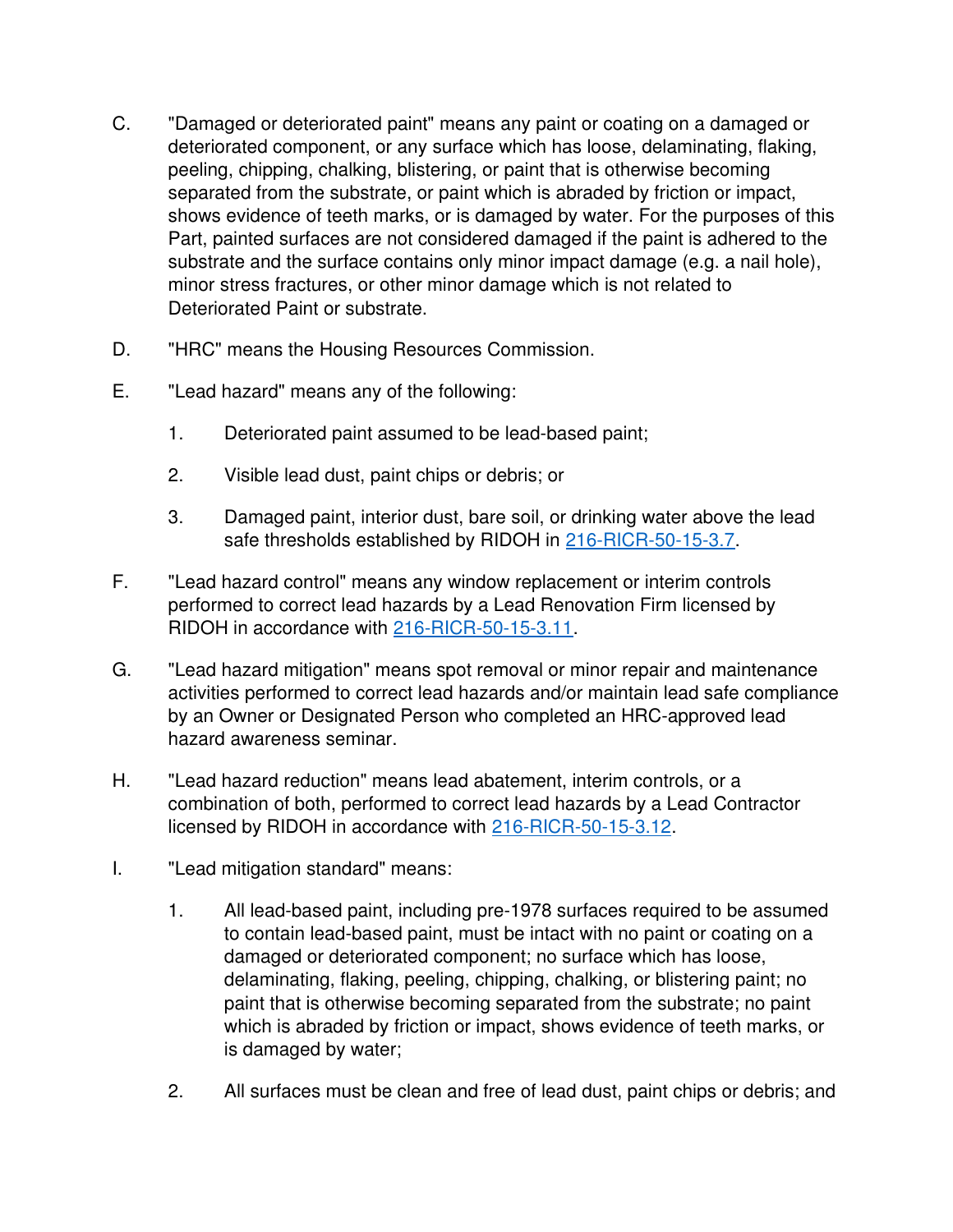- 3. All horizontal surfaces except ceilings (e.g. floors, stairs, window sills, window wells) must be covered with a smooth, cleanable covering or coating.
- J. "Lead safe compliance" means:
	- 1. Compliance with the HRC Lead Mitigation Standard as evidenced by a Certificate of Conformance; or
	- 2. Compliance with the RIDOH Lead Safe Standards as evidenced by a Conditional Lead Safe Certificate or Full Lead Safe Certificate.
- K. "Lead safe standards" means:
	- 1. Lead in paint, dust and/or soil below the lead safe thresholds ranges established by RIDOH in [216-RICR-50-15-3.7;](https://rules.sos.ri.gov/regulations/part/216-50-15-3) or
	- 2. Intact paint and/or covered soil above the lead safe threshold established by RIDOH in [216-RICR-50-15-3.7.](https://rules.sos.ri.gov/regulations/part/216-50-15-3)
- L. "Licensed lead inspector" means anyone who is licensed by RIDOH as a Lead Inspector or Lead Assessor.
- M. "Licensed lead professional" means anyone who is licensed or certified by RIDOH in accordance with to [216-RICR-50-15-3](https://rules.sos.ri.gov/regulations/part/216-50-15-3) as a:
	- 1. Lead Inspector or Lead Assessor licensed to perform lead inspections;
	- 2. Lead Renovation Firm or Lead Renovator licensed or certified to perform lead hazard control; or
	- 3. Lead Contractor, Lead Supervisor, or Lead Worker licensed to perform lead hazard reduction.
- N. "Mitigation report" means the final independent clearance inspection report, laboratory report, copy of lead hazard awareness seminar completion certificate or RIDOH lead professional license and weather variance, as applicable.
- O. "Owner" means the person who owns a pre-1978 rental dwelling.
- P. "RIDOH" means Rhode Island Department of Health.
- Q. "Substrate" means the material directly beneath the painted surface out of which the components are constructed. The underlying surface which remains after paint is removed. Examples of substrates include wood, plaster, sheetrock, concrete, and metal.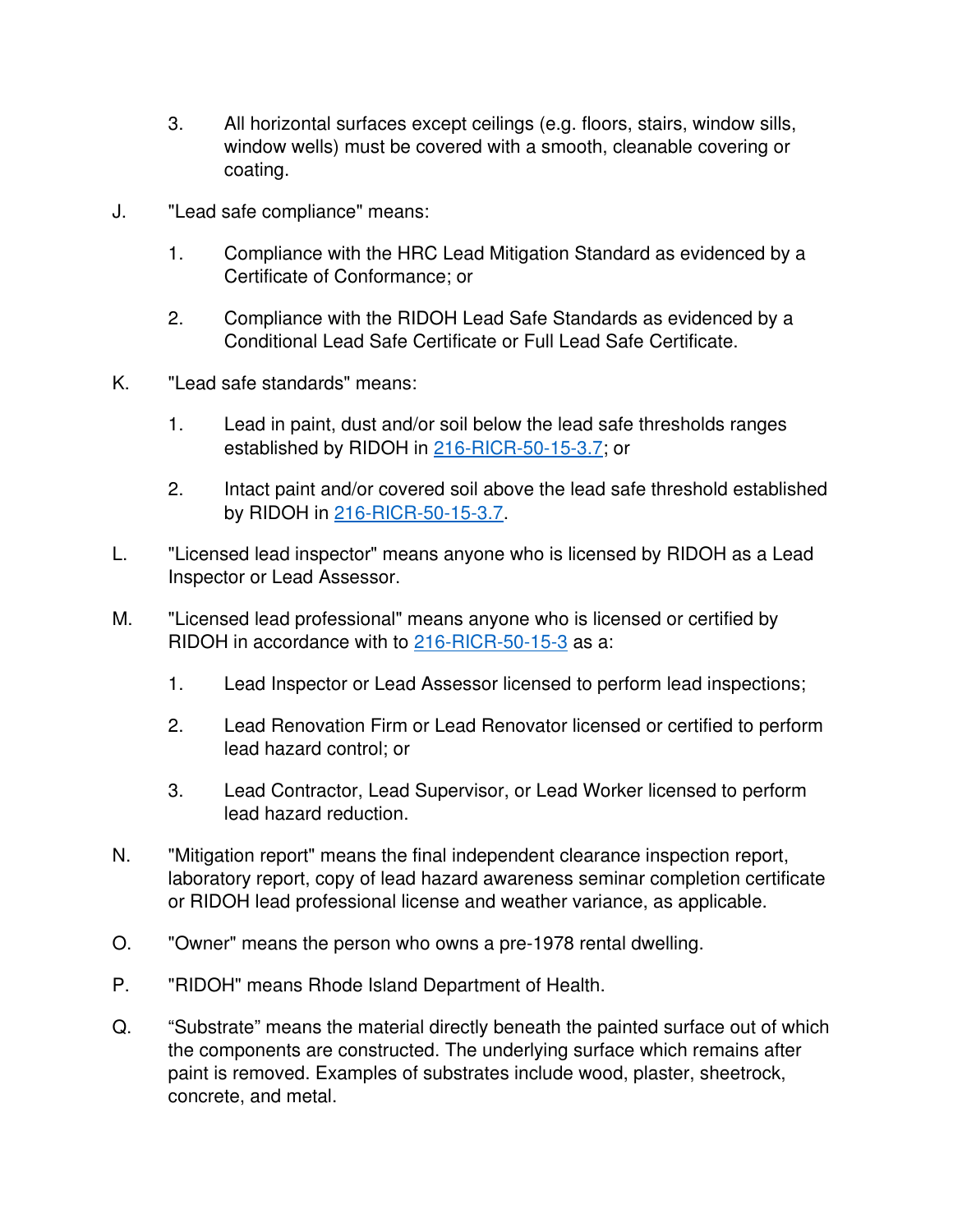- R. "Tenant" means any person, other than the owner, who enters into an agreement to rent, lease, or sublease a single-family house, dwelling unit, or premises.
- S. "Turnover" means the time at which all existing occupants vacate a unit and all new occupants move into the unit.

## **2.5 Owner Responsibilities**

#### **2.5.1 Education**

Owners or their designee must complete a lead hazard awareness seminar approved by HRC, pursuant to R.I. Gen. Laws § 42-128.1-8.

#### **2.5.2 Evaluations**

- A. After attending a lead awareness seminar, Owners or their Designated Person shall conduct a visual inspection of the premises to identify Deteriorated Paint and determine who can perform the work to correct those hazards; or
- B. Owners shall hire a Licensed Lead Professional to conduct an inspection of the premises to identify any lead hazards and determine who can perform the work necessary to correct those hazards.

## **2.5.3 Lead Hazard Corrections**

- A. The Owner must correct identified lead hazards under the following conditions:
	- 1. All painted surfaces constructed before January 1, 1978 (pre-1978) must be assumed to exceed the RIDOH lead safe thresholds in [216-RICR-50-](https://rules.sos.ri.gov/regulations/part/216-50-15-3) [15-3.7,](https://rules.sos.ri.gov/regulations/part/216-50-15-3) unless determined otherwise by a Lead Inspector licensed by RIDOH in accordance with [216-RICR-50-15-3.13.](https://rules.sos.ri.gov/regulations/part/216-50-15-3)
	- 2. If the work will result in disturbing less than six (6) square feet of leadbased paint per interior room or less than twenty (20) square feet on the exterior, and the work does not involve window replacement or demolition activities, then the work may be performed as lead hazard mitigation by someone who has attended a lead hazard awareness seminar provided that no prohibited work practices are used.
	- 3. If the work will result in disturbing six (6) square feet or more of leadbased paint per interior room or twenty (20) square feet or more on the exterior, then the work must be performed as lead hazard control by a Lead Renovation Firm licensed by RIDOH in accordance with [216-RICR-](https://rules.sos.ri.gov/regulations/part/216-50-15-3)[50-15-3.11.](https://rules.sos.ri.gov/regulations/part/216-50-15-3)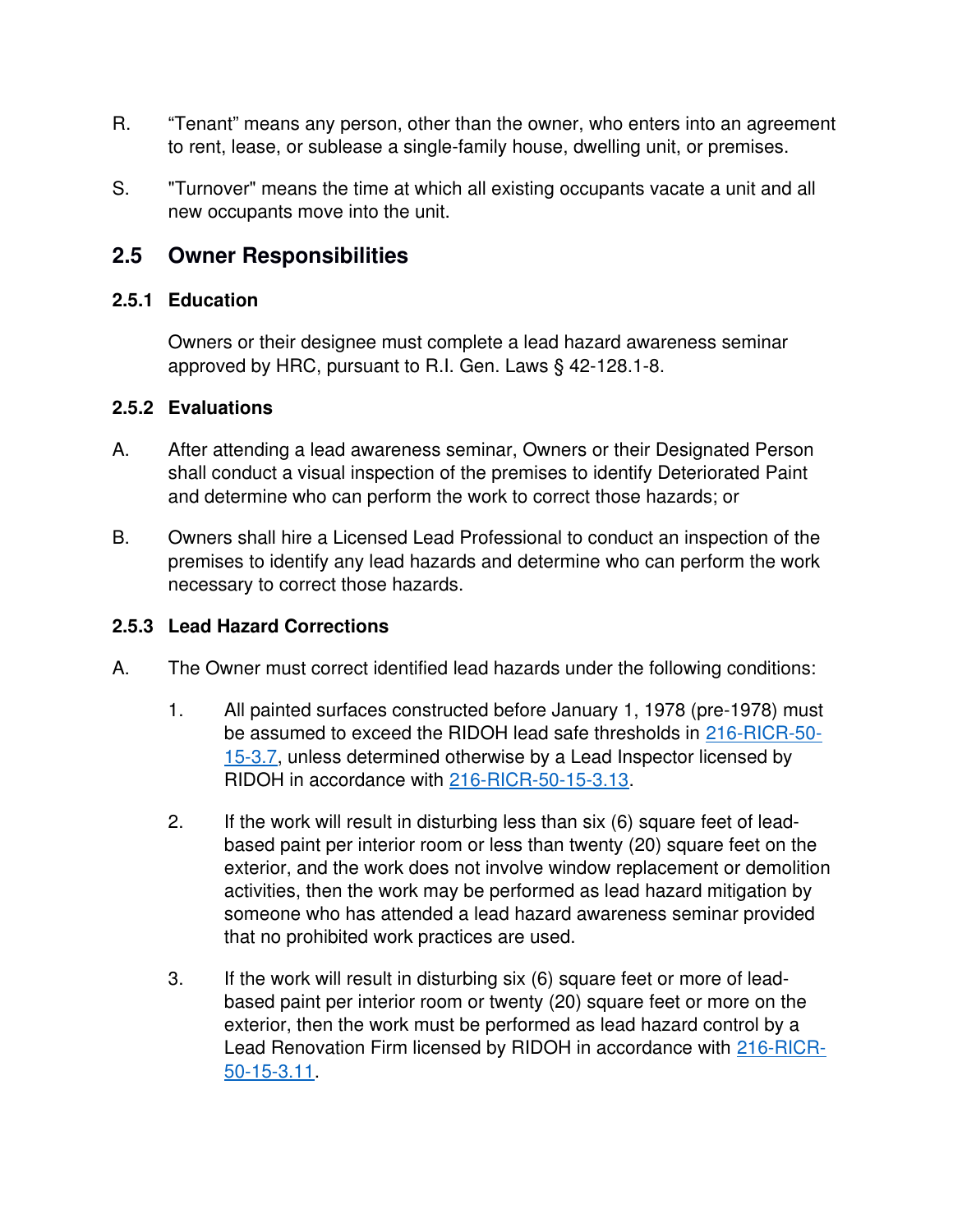- 4. If the Owner is in receipt of a Notice of Violation from RIDOH requiring the paint, dust, soil, and water to meet the Lead Safe Standards in [216-RICR-](https://rules.sos.ri.gov/regulations/part/216-50-15-3)[50-15-3.7,](https://rules.sos.ri.gov/regulations/part/216-50-15-3) then the work must be performed as lead hazard reduction by a Lead Contractor licensed by RIDOH in accordance with [216-RICR-50-15-](https://rules.sos.ri.gov/regulations/part/216-50-15-3) [3.12.](https://rules.sos.ri.gov/regulations/part/216-50-15-3)
- B. All corrections of lead hazards must be conducted in accordance with lead safe work practices pursuant to [216-RICR-50-15-3.16.](https://rules.sos.ri.gov/regulations/part/216-50-15-3)
- C. The Owner shall make all reasonable efforts to ensure that occupants are not present during the work.

#### **2.5.4 Independent Clearance Inspections**

- A. After all Deteriorated Paint is corrected, the Owner must have a Licensed Lead Inspector perform an independent clearance inspection to obtain a Certificate of Conformance.
- B. Lead Inspectors may not present a conflict of interest pursuant to [216-RICR-50-](https://rules.sos.ri.gov/regulations/part/216-50-15-3) [15-3.5.1\(C\).](https://rules.sos.ri.gov/regulations/part/216-50-15-3) Lead Assessors may perform independent clearance inspections and issue certificates of conformance only within the purview of their employment.
- C. The Licensed Lead Inspector shall follow the comprehensive environmental lead inspection protocol for evaluating paint in [216-RICR-50-15-3.5.3\(B\),](https://rules.sos.ri.gov/regulations/part/216-50-15-3) except that paint testing is not required; all pre-1978 painted surfaces may be assumed to be lead-based paint. Intact lead-based paint is conditionally lead safe.
	- 1. Optional paint testing may be conducted pursuant to [216-RICR-50-15-](https://rules.sos.ri.gov/regulations/part/216-50-15-3) [3.6.2.](https://rules.sos.ri.gov/regulations/part/216-50-15-3) Paint below the lead safe thresholds in [216-RICR-50-15-3.7](https://rules.sos.ri.gov/regulations/part/216-50-15-3) is lead safe regardless of condition.
- D. Dust wipe samples must be collected pursuant to [216-RICR-50-15-3.6.3.](https://rules.sos.ri.gov/regulations/part/216-50-15-3)
	- 1. For a single-family dwelling, a minimum of three (3) dust wipes and one (1) field blank must be collected.
	- 2. For a multi-family dwelling, a minimum of three (3) dust wipes must be collected in the dwelling unit and a minimum of one (1) dust wipe collected in each associated common area, plus one (1) field blank per building.
- E. For condominium units, the inspection requirements are limited to the interior of the dwelling unit. The interior and exterior common areas are exempt from the HRC inspection requirements.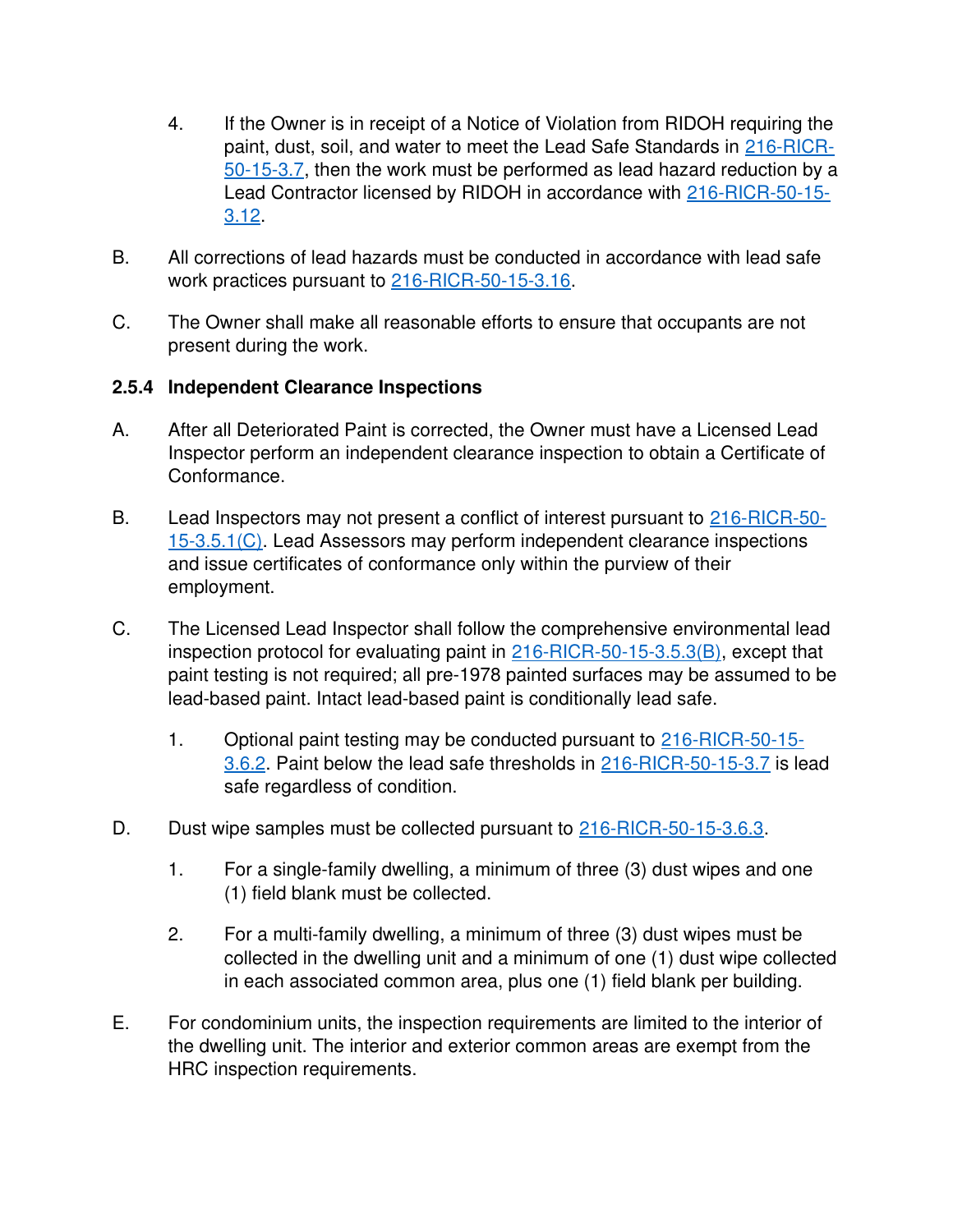- F. Optional soil testing may be conducted pursuant to [216-RICR-50-15-3.6.4.](https://rules.sos.ri.gov/regulations/part/216-50-15-3) The Licensed Lead Inspector shall follow the comprehensive environmental lead inspection protocol for soil in [216-RICR-50-15-3.5.3\(D\).](https://rules.sos.ri.gov/regulations/part/216-50-15-3) Covered soil is conditionally lead safe.
- G. The Licensed Lead Inspector shall submit the lead samples to a laboratory certified by RIDOH within seven (7) days of the inspection, issue the Certificate of Conformance for passing results, complete the Mitigation Report on forms approved by HRC, and provide a copy to the Owner, tenant(s), and HRC within seven (7) days of receiving the sample results.
- H. Lead Inspectors and Environmental Lead Technicians shall retain copies of all Mitigation Reports for at least three (3) years. Lead Assessors' employers shall retain copies of all Mitigation Reports for at least three (3) years.
- I. To receive access to the password protected sections of the HRC web-based system, which allows Licensed Lead Inspectors to issue Certificates of Conformance, the inspector must submit a written request, on a form approved by HRC, for a login and password.
- J. HRC may deny a request for access to the system if HRC determines that the applicant has not demonstrated the ability to comply fully with applicable requirements established by this Part or RIDOH Regulation [216-RICR-50-15-3.](https://rules.sos.ri.gov/regulations/part/216-50-15-3)
- K. Suspension or revocation of any privileges or database access granted pursuant to this Part may be implemented in any circumstances of intentional, egregious, repeated or grossly negligent conduct.
- L. Written notice of any disciplinary action taken by HRC and/or RIDOH, including appeal rights, and a detailed explanation of the facts and circumstances for which the disciplinary actions are being taken must be provided to the party being disciplined before such action shall take effect.

#### **2.5.5 Lead Disclosure**

- A. Owners shall provide current tenants with a copy of the Mitigation Report within seven (7) days of receipt.
- B. Owners shall provide current tenants with a copy of the latest Certificate of Conformance and Affidavit(s) of Completion of Visual Inspection within seven (7) days of the last affidavit being notarized.
- C. Owners shall provide prospective tenants with the following information on or before signing a lease, or before occupancy in the case of an oral lease: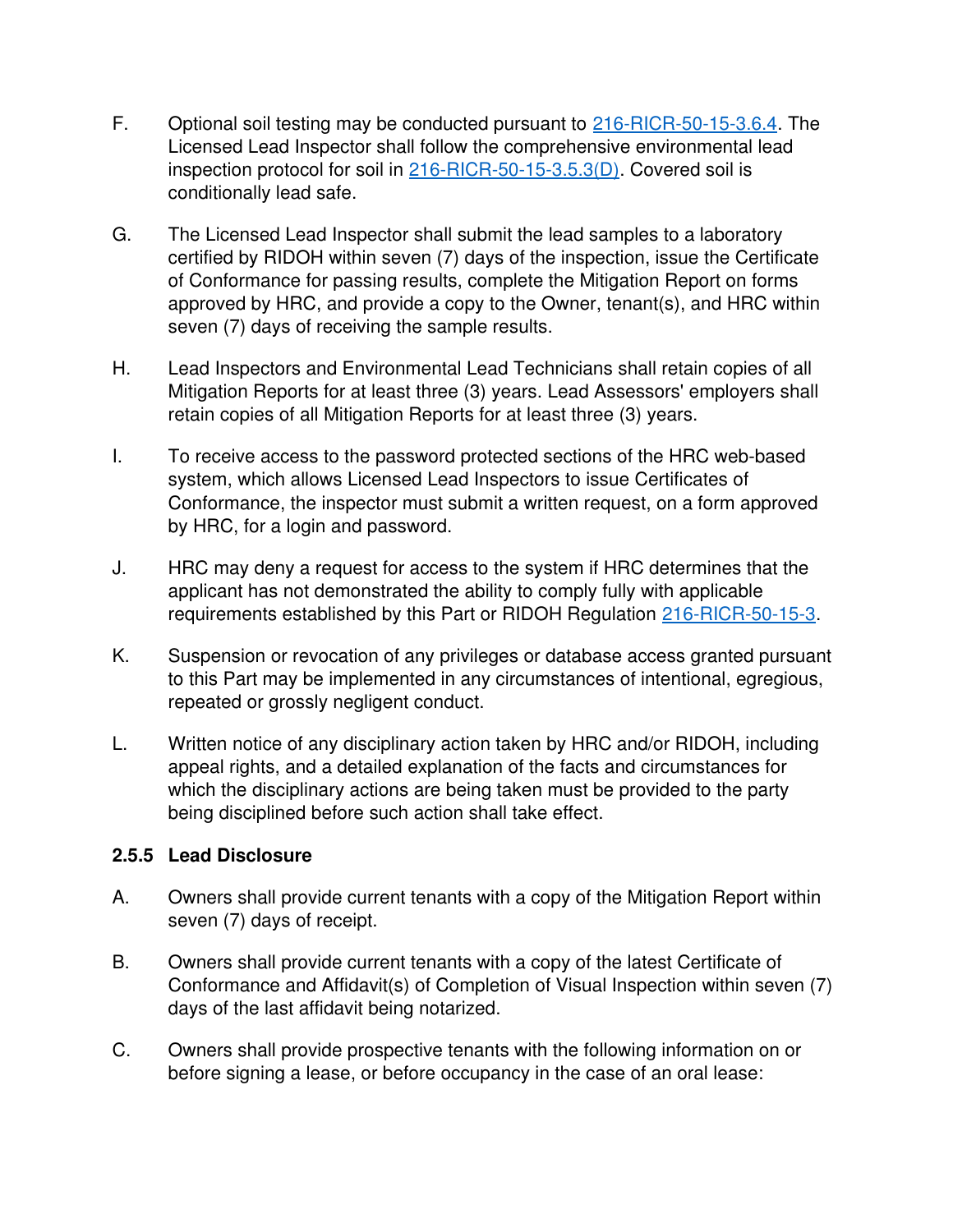- 1. Lead Warning Statement and acknowledgment pursuant to 24 C.F.R. § 35.92 and 40 C.F.R. § 745.113;
- 2. EPA pamphlet "Protect Your Family from Lead in Your Home" and the RIDOH insert "What You Should Know About the Rhode Island Lead Law";
- 3. Any known information about the presence of lead-based paint and/or environmental lead hazards;
- 4. The most recent Certificate of Conformance and/or Affidavit(s) of Completion of Visual Inspection; and
- 5. Notice of Deteriorating Conditions with the name and contact information of the Owner, their agent, or Designated Person who is responsible for maintaining the property.
- D. The acknowledgment must include the property address and unit number, if applicable, and be signed by the Owner or agent and the tenant(s). The Owner must retain a copy for at least three (3) years or the term of tenancy, whichever period is longer.
- E. These requirements are in addition to, not in lieu of, 24 C.F.R. Part 35 Subpart A, 40 C.F.R. Part 745 Subpart F, and [216-RICR-50-15-3.8.](https://rules.sos.ri.gov/regulations/part/216-50-15-3)

## **2.5.6 Certificate of Conformance**

- A. A Certificate of Conformance is valid for two (2) years or until the next turnover of the dwelling unit, whichever period is longer.
- B. An independent clearance inspection is required within thirty (30) days of the expiration of the Certificate of Conformance or unit turnover, provided that no more than one independent clearance inspection is required in any twenty-four (24) month period.
- C. If the tenancy is two (2) years or more, the Owner or Designated Person may conduct a visual inspection to determine that the Lead Mitigation Standard was maintained.
	- 1. The Owner or Designated Person shall complete an Affidavit of Completion of Visual Inspection, on forms approved by HRC, have the form notarized and submitted to HRC for approval within thirty (30) days of the visual inspection.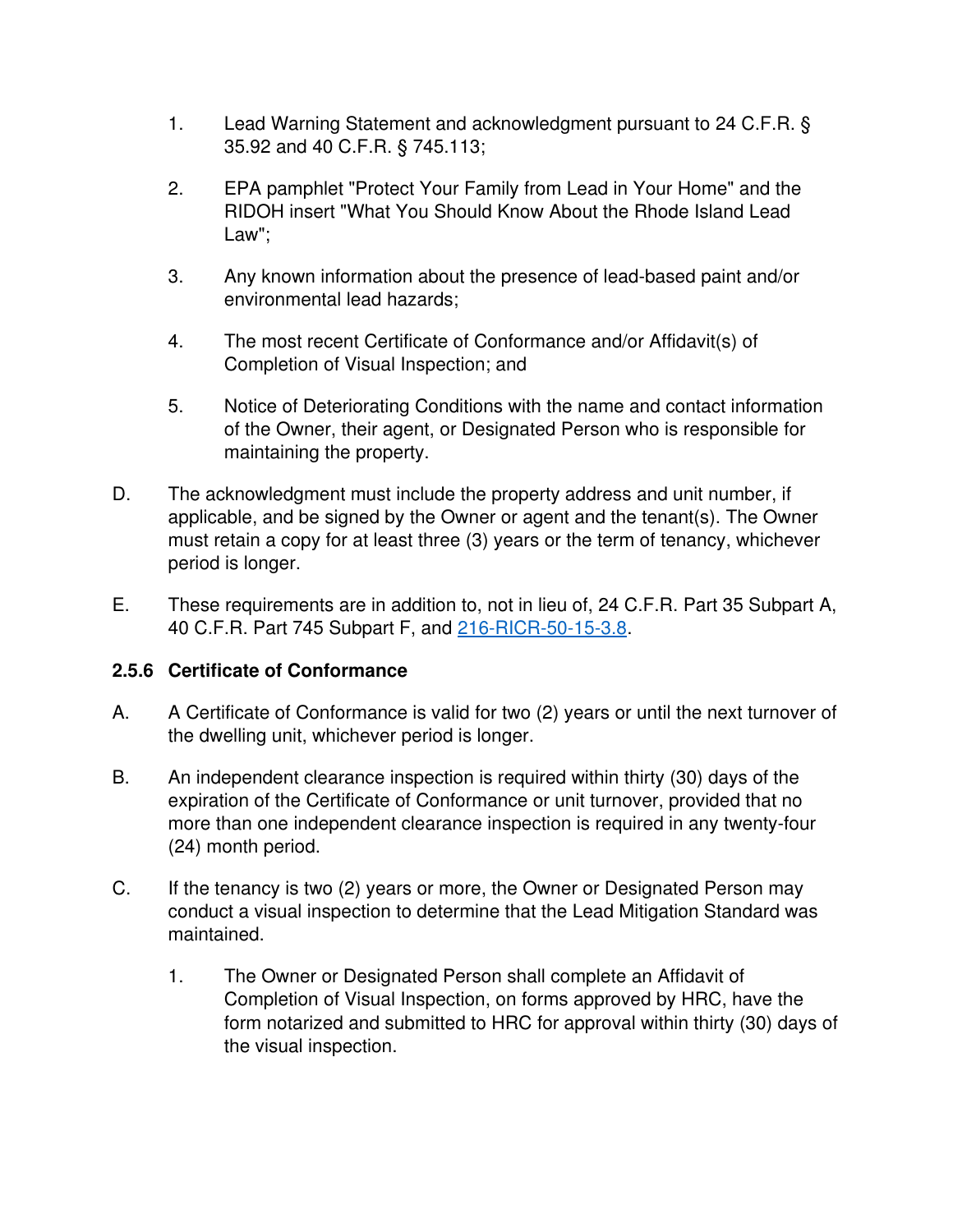- 2. A visual inspection must be performed, and an Affidavit of Completion of Visual Inspection must be completed every two (2) years until the next unit turnover.
- D. The Certificate of Conformance and Affidavit(s) of Completion of Visual Inspection must be kept by the Owner for a minimum of five (5) years pursuant to R.I. Gen. Laws § 42-128.1-4(9)(ii).

# **2.6 Lead Safe Compliance**

- A. As a minimum, an Owner shall have one of the following to document lead safe compliance:
	- 1. A current Certificate of Conformance;
	- 2. A Certificate of Conformance and a current notarized Affidavit of Completion of Visual Inspection approved by HRC; or
	- 3. A current Certificate of Presumptive Compliance issued by HRC.
- B. Pursuant to R.I. Gen. Laws § 42-128.1-4(9)(iii), an Owner of ten (10) or more dwelling units is eligible to obtain a Certificate of Presumptive Compliance from HRC, provided the following conditions are met:
	- 1. The dwelling units were constructed after 1960 or after 1950 on federally owned or leased lands;
	- 2. There are no outstanding Notices of Violation from RIDOH or the municipality where the property is located;
	- 3. The Owner has no history of multiple lead poisonings as defined by R.I. Gen. Laws § 23-24.6-23; and
	- 4. Independent clearance inspections have been conducted in at least five percent (5%) of the dwelling units, but not less than two (2) dwelling units, and at least ninety percent (90%) of the independent clearance inspections passed the initial inspection.
- C. The Owner or Designated Person shall complete an application for presumptive compliance, on forms approved by HRC. The application and all supporting documentation must be submitted to HRC for approval within sixty days (60) of the independent clearance inspections.
- D. A certificate of Presumptive Compliance is valid for two (2) years. The Certificate of Presumptive Compliance may be maintained by visual inspections conducted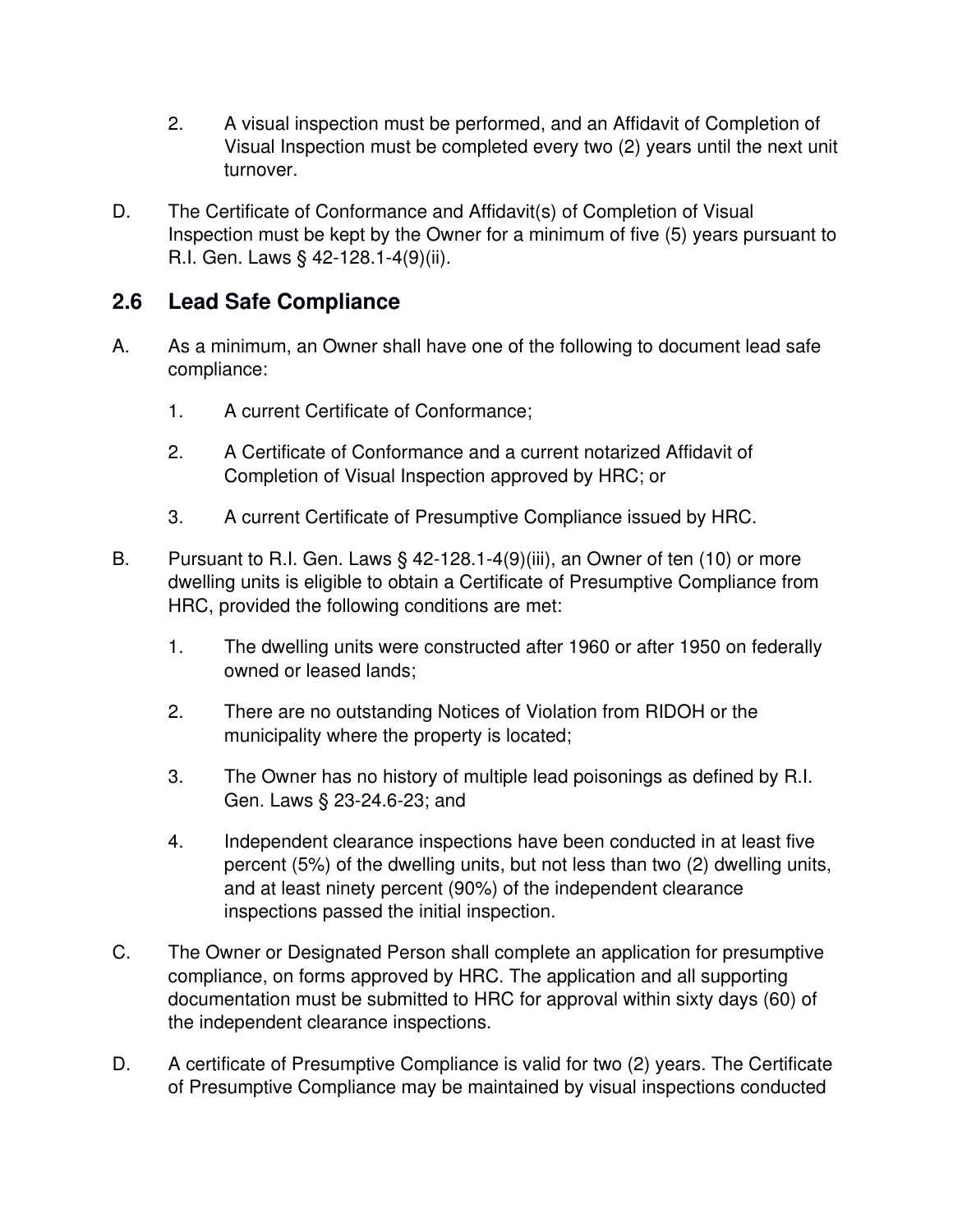by the Owner or Designated Person. Once complete, Affidavits of Completion of Visual Inspection shall be submitted to HRC for approval.

- E. Alternatively, an Owner may have one of the following to document lead safe compliance:
	- 1. A current Conditional Lead Safe Certificate;
	- 2. A Full Lead Safe Certificate; or
	- 3. A Certification of Lead Free Status for the dwelling unit and common areas including the building exterior.

# **2.7 Tenant Rights**

- A. Tenants shall have the right to file a complaint with HRC if the Owner's response to a Notice of Deteriorating Conditions is unsatisfactory or if the lead hazard mitigation performed is unsatisfactory.
- B. Tenants shall have the right to voluntarily notify the Owner of any At-Risk Occupants, potential or otherwise, at any point before, during, or after unit Turnover. At-Risk Occupants have the right to lead safe housing.
- C. Households that include an At-Risk Occupant shall have the right of a private action to seek injunctive relief from a court with jurisdiction against the Owner to compel lead safe compliance. A person who prevails is entitled to an award of the costs of the litigation and reasonable attorney's fees in an amount to be fixed by the court.

# **2.8 Lead Hazard Awareness Seminar Training Providers**

- A. To apply for certification as a training provider for the lead hazard awareness seminar, an applicant shall submit a completed application to HRC, on forms approved by HRC, at least forty five (45) days prior to the first scheduled course date. The application must include all information required by R.I. Gen. Laws Chapter 42-128.1 and all supporting documentation specified on the application form.
	- 1. For in person seminars, the application must include the name(s) and qualifications of the instructor(s) to be approved by HRC. Training providers shall notify HRC of all scheduled and canceled in-person seminars at least (7) days in advance. HRC may audit any lead hazard awareness seminar.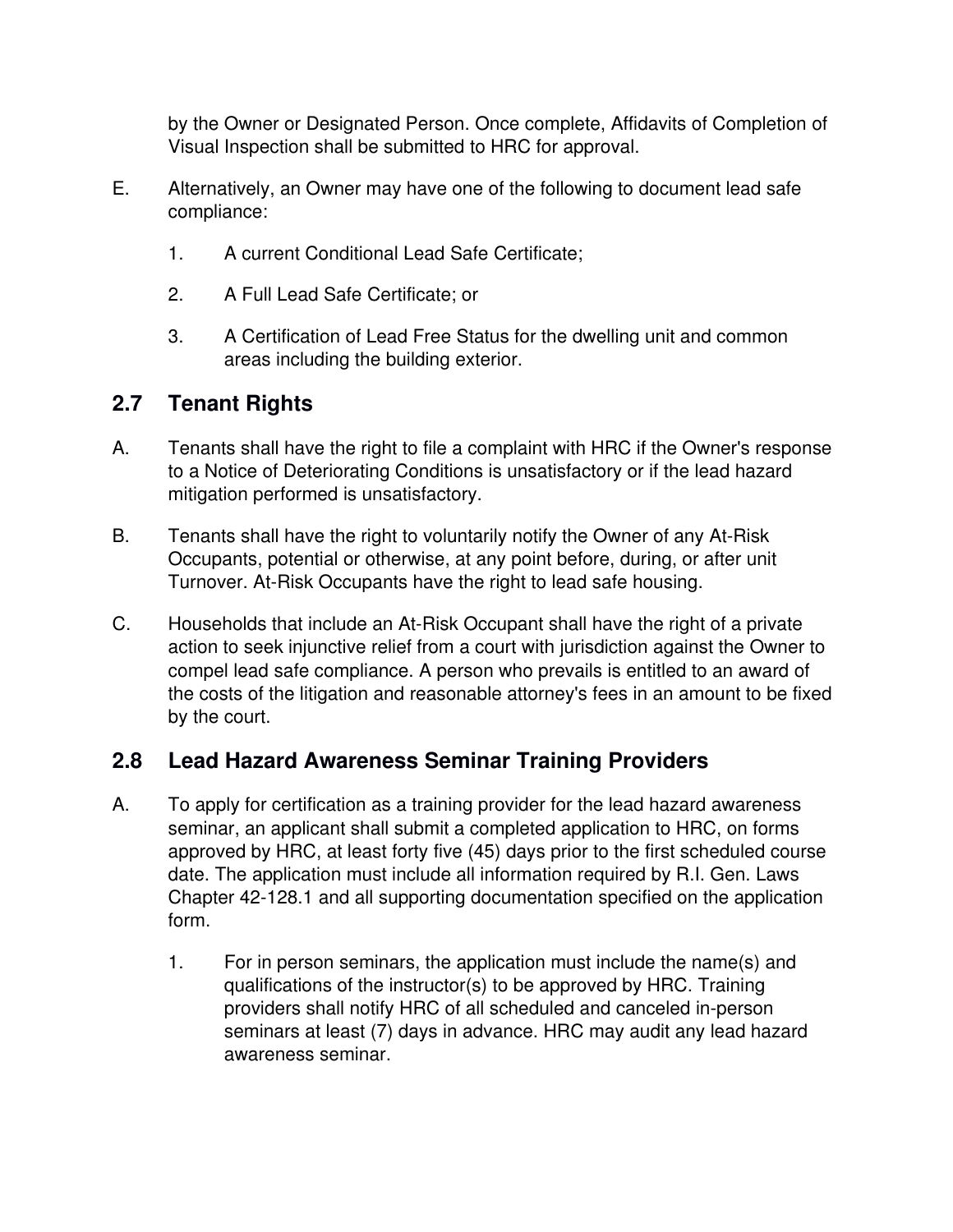- 2. For online trainings, a link, login and password must be provided to HRC for course review and approval.
- C. Any training provider certified pursuant to this Section shall notify HRC in writing before making any changes which would amend the information contained in their application.
- D. The certification shall expire four (4) years from the date of issue by HRC, unless sooner suspended or revoked.
- E. A training provider shall renew a certification every four (4) years by re-applying to HRC, without reference to any previously submitted material. In any case in which the provider has submitted a renewal application in proper form not less than thirty (30) days prior to expiration of its current certification, the current certification will not expire until final action on the application has been taken by HRC.
- F. Suspension or revocation of any certification, privileges or database access issued pursuant to this Part may be implemented in any circumstances of intentional, egregious, repeated or grossly negligent conduct.
- G. Written notice of any disciplinary action taken by HRC, including appeal rights, and a detailed explanation of the facts and circumstances for which the disciplinary actions are being taken must be provided to the party being disciplined before such action shall take effect.
- H. HRC may deny an application for certification pursuant to this Section if it determines that the applicant has not demonstrated the ability to comply fully with applicable requirements established by this Part.

## **2.9 Variances**

- A. A variance may be granted to an Owner where there exists a hardship to financing Lead Safe Compliance, or where weather, materials, or personnel delay completion of the work.
- B. A request for a variance must be submitted in writing, on a form approved by HRC.
- C. For the purposes of this Part, an interior Certificate of Conformance issued between November 1 and March 31, when the weather prevents correcting exterior lead hazards, is considered an automatic weather variance which will expire the following June 30.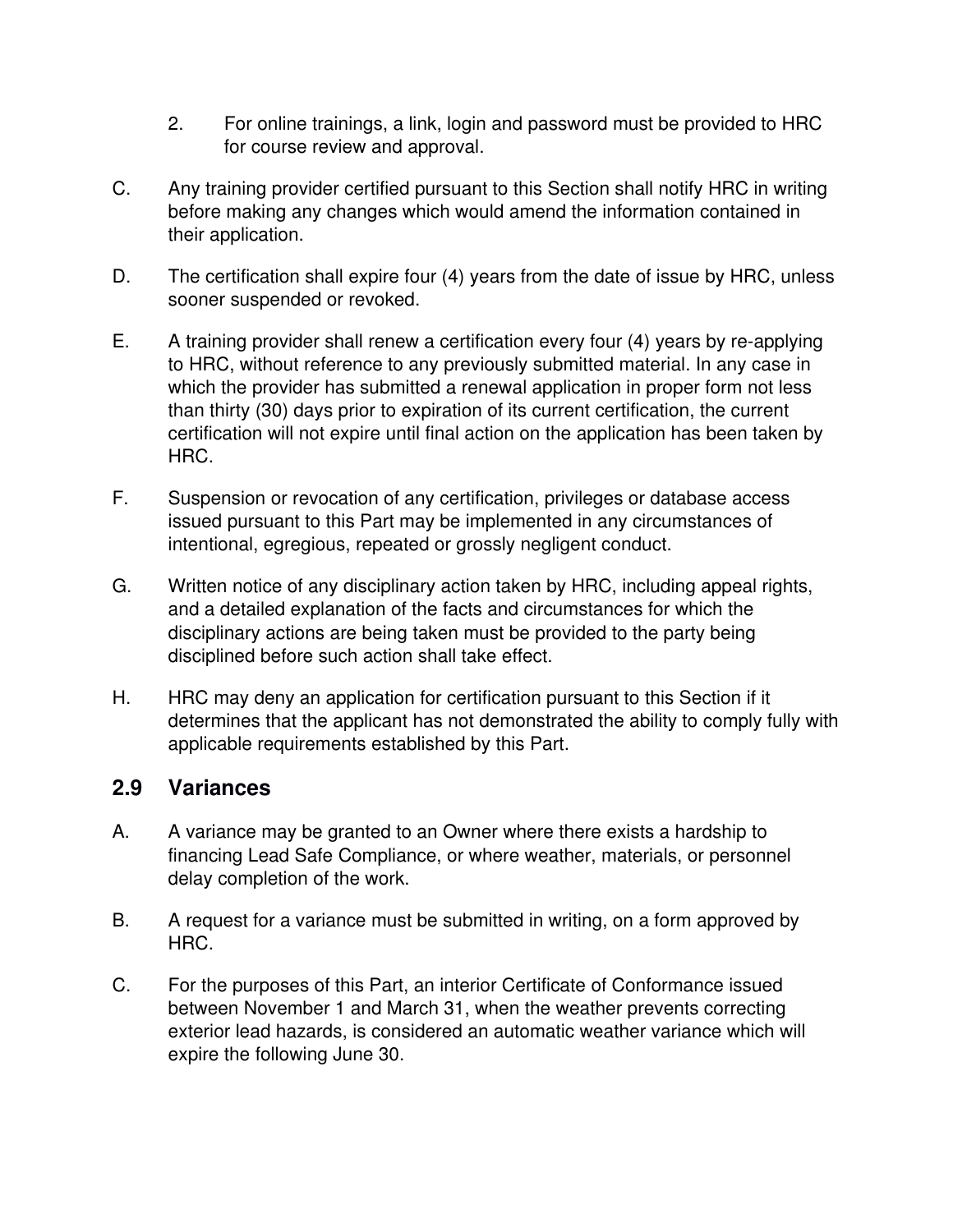- 1. On or before June 30, a Licensed Lead Inspector shall conduct an exterior re-inspection to issue a full Certificate of Conformance if the exterior inspection passes. The full Certificate of Conformance will expire two (2) years from the date that the interior inspection, including dust wipe sampling, passed. Both the interior and exterior independent clearance inspection forms and signed variance request must be included in the final Mitigation Report.
- 2. After June 30, a Licensed Lead Inspector shall conduct a full independent clearance inspection (i.e. interior, including dust wipe sampling, and exterior) to issue a full Certificate of Conformance if the inspection passes. The new Certificate of Conformance will expire two (2) years from the date of the last inspection and dust wipe sampling.
- D. HRC may declare any variance granted pursuant to this Section immediately null and void if the HRC determines that the terms of the variance have been violated.